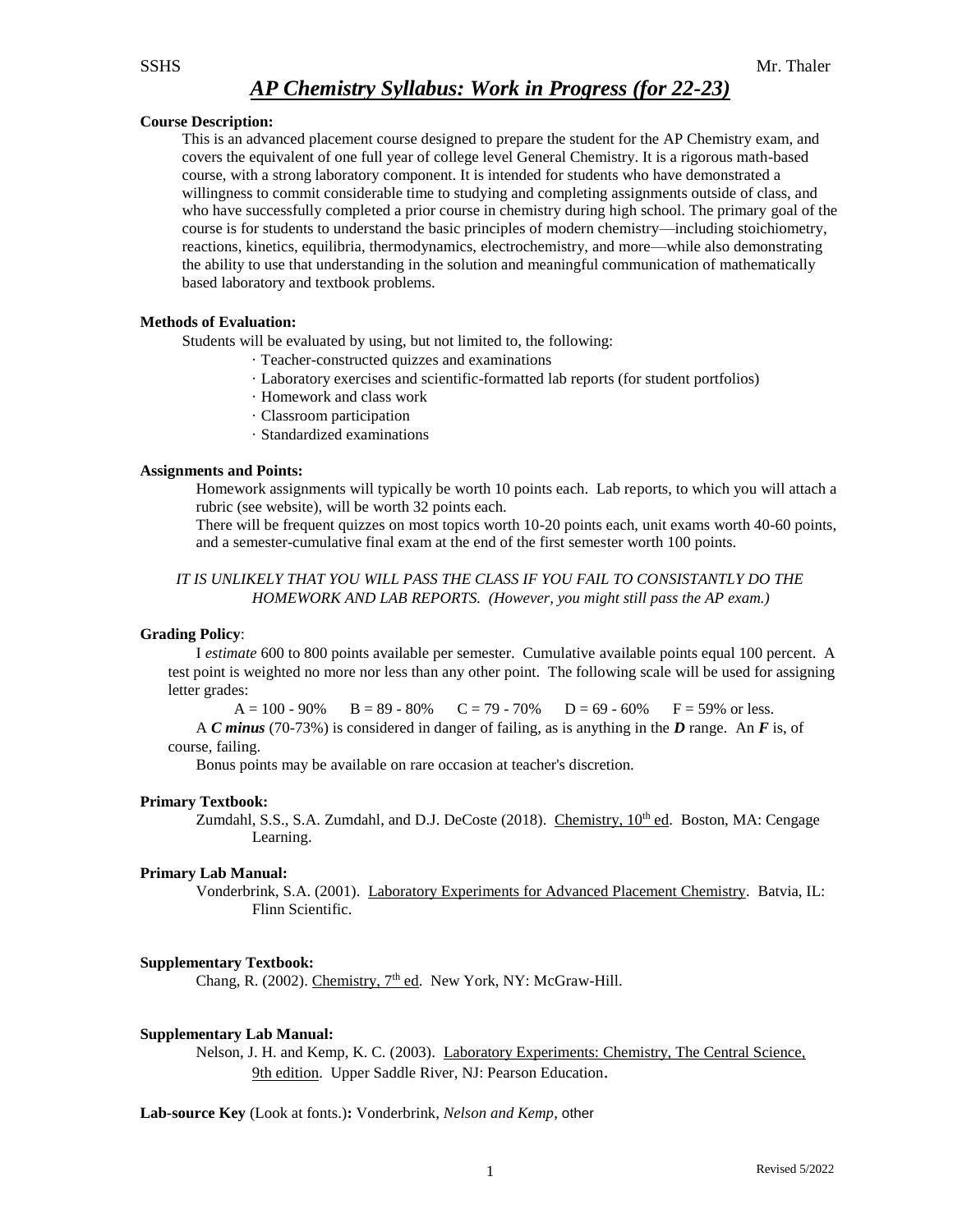**Course Outline:** (Times are approximate.)

**UNIT I: CHEMISTRY FUNDAMENTALS** (4 weeks)

- **A. Chapter One: Chemical Foundations** <Problems (*In* Zumdahl et al): *Show your work for*: 31-91 odd, 95- 99 odd, and 109.>
	- 1. Measurements in Chemistry
		- a. Metric System
		- c. Significant Figures
	- 2. Dimensional Analysis: Factor-label Method of Problem Solving

**Lab:** Analysis of Ag in an Alloy (a gravimetric analysis); **or** *Gravimetric Analysis of a Chloride Salt* (3 hours)

- **B.** Chapter Two: Atoms, Molecules, and Ions (summer assignment material) <Problems (*In* Zumdahl et al): *Show your work where applicable for*: 39, 41, 45, 47, 53-91 odd, and 99-107 odd>
	- 1. Atomic Structure
	- 2. Isotopes
	- 3. Atomic Mass
	- 4. Compounds: Ionic and Molecular
	- 5. Inorganic Nomenclature
- **C. Chapter Three: Stoichiometry** <Problems **(***In* Zumdahl et al**):** *Show your work for*: 39-133 odd, 137-143 odd, and 147-161 odd.>
	- 1. The Mole
	- 2. Molar Mass
	- 3. Empirical and Molecular Formulas
	- 4. Percentage Composition
	- 5. Calculations Using Balanced Equations
	- 6. Limiting Reactants/Reagents

**Lab:** Finding the Ratio of Moles of Reactants in a Chemical Reaction; **or** *Chemical Formulas* (3 hours)

### **UNIT II: ATOMIC STRUCTURE, PERIODICITY, AND BONDING** (4 weeks)

**A. Chapter Seven: Atomic Structure and Periodicity <**Problems (*In* Zumdahl et al): *Do odd-numbered*

- Exercises *and odd* Additional Exercises.>
	- 1. Bohr's Theory
	- 2. Emission Spectra
	- 3. Electron Configurations, Electron Dot, Shell Notations
	- 4. Photoelectric Effect
	- 5. Photoelectron Spectroscopy (PES)
	- 6. Trends
	- 7. Coulomb's Law Applied to I.E.
	- 8. Links to Quantum Mechanics
	- **Lab**: Flame tests (1 hour)
- **B. Chapter Eight: Bonding: General Concepts <**Problems (*In* Zumdahl et al): *Do odd-numbered* Exercises *and* 133.>
	- 1. Lewis Dot Diagrams
	- 2. Lewis Structures
	- 3. Resonance Structures
	- 4. Double and Triple Bonds
	- 5. Electronegativity and Bond Polarity
	- 6. Dipole Moments
	- 7. VSEPR (Valence-Shell Electron-Pair Repulsion) Model
	- **Lab:** Molecular Models (1 hour)
- **C. Chapter Nine: Covalent Bonding: Orbitals <**Problems (*In* Zumdahl et al): *Do odd-numbered* Exercises 21-43, *and* 67, 69a & b, 75, *and* 77.>
	- 1. Molecular Geometry
		- 2. Valence Bond Theory
		- 3. Hybridization
		- 4. Delocalized pi bonding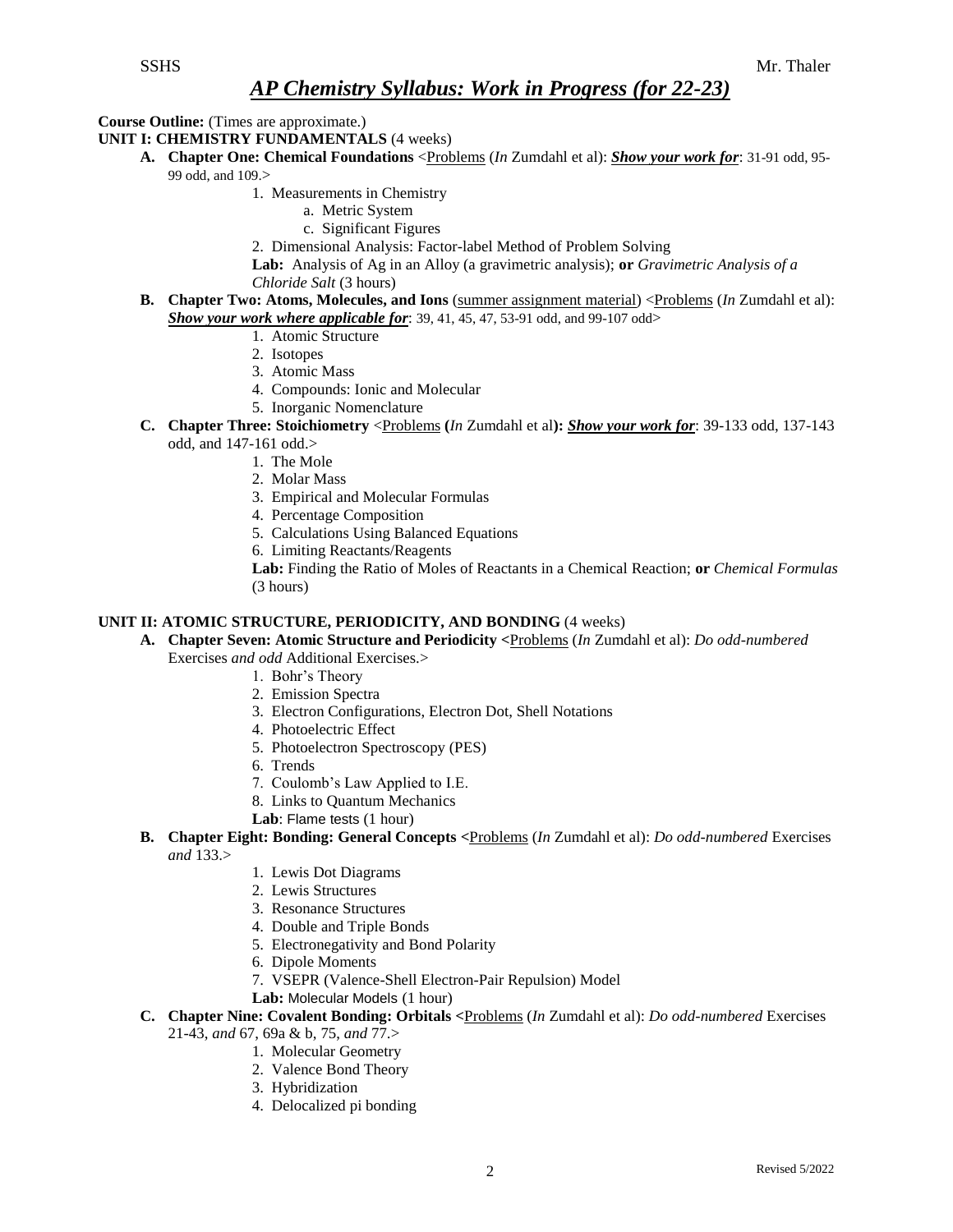## **UNIT III: STATES OF MATTER** (3 weeks)

- **A. Chapter Five: Gases <**Problems (*In* Zumdahl et al): *Show your work where applicable for*: 41-129, *and* 131-135 *odd*, and 139-145 *odd*.>
	- 1. Boyles', Charles', and Avogadro's laws
	- 2. Ideal Gas Law
		- a. Gas constant
		- b. Density
		- c. Molecular mass
		- d. Deviations
	- 3. Dalton's Law of Partial Pressures (wet gases)
	- 4. Mole fraction and partial pressures
	- 5. Kinetic Theory of Gases
	- 6. Maxwell-Boltzman distribution
	- 7. Graham's Law
	- **Lab**: Molecular Mass of a Volatile Liquid; **or** *Behavior of Gases: Molar Mass of a Vapo*r (3 hours)
	- **B. Chapter Ten: Liquids and Solids <**Problems (*In* Zumdahl et al): *Do odd-numbered* Exercises 37-47, 91- 103 *odd*, 111-117 *odd*, and 121 *and* 125.>
		- 1. Kinetic-Molecular Theory
		- 2. Intermolecular Forces
			- a. Ion-dipole
				- b. Dipole-dipole
				- c. London dispersion forces
				- d. Hydrogen bonding
	- **C. Chapter Eleven: Properties of Solutions (not colligative properties) <**Problems (*In* Zumdahl et al): *Show your work where applicable for*: 35-57 *odd*.>
		- 1. Solutions and Concentration
		- 2. Separation of Mixtures and Chromatography (actually in Chapter One)

## **UNIT IV: CHEMICAL REACTIONS** (6 weeks)

**Chapter Four and Supplementary: Reactions and Solution Stoichiometry <<b>Problems** (*In* Zumdahl et al): *Show your work where applicable for*: 27-123 *odd* and Reactions Worksheets>

- 1. Patterns of Chemical Reactivity
- 2. Aqueous Solutions
	- a. Electrolytes
	- b. Non-electrolytes
- 3. Solubility Guidelines
- 4. Ionic Equations
- 5. Precipitation Reactions
- 6. Acid-Base Reactions
- 7. Oxidation-Reduction Reactions (balancing)
- 8. Molarity and Dilution
- 9. Titrations
- 10. Beer-Lambert Law
- 11. Reactions (supplementary material)

**Labs:** Synthesis of Alum (2 hours), **and** Identification of Alum (5 hours); *Colorimetric Determination of Iron* (4 hours), **and** Analysis of Commercial Bleach (a quantitative redox titration) (3 hours)

## **SEMESTER-ONE FINAL EXAM (from UNIT I through UNIT IV, ideally)**

**Lab-source Key** (Look at fonts.)**:** Vonderbrink, *Nelson and Kemp*, other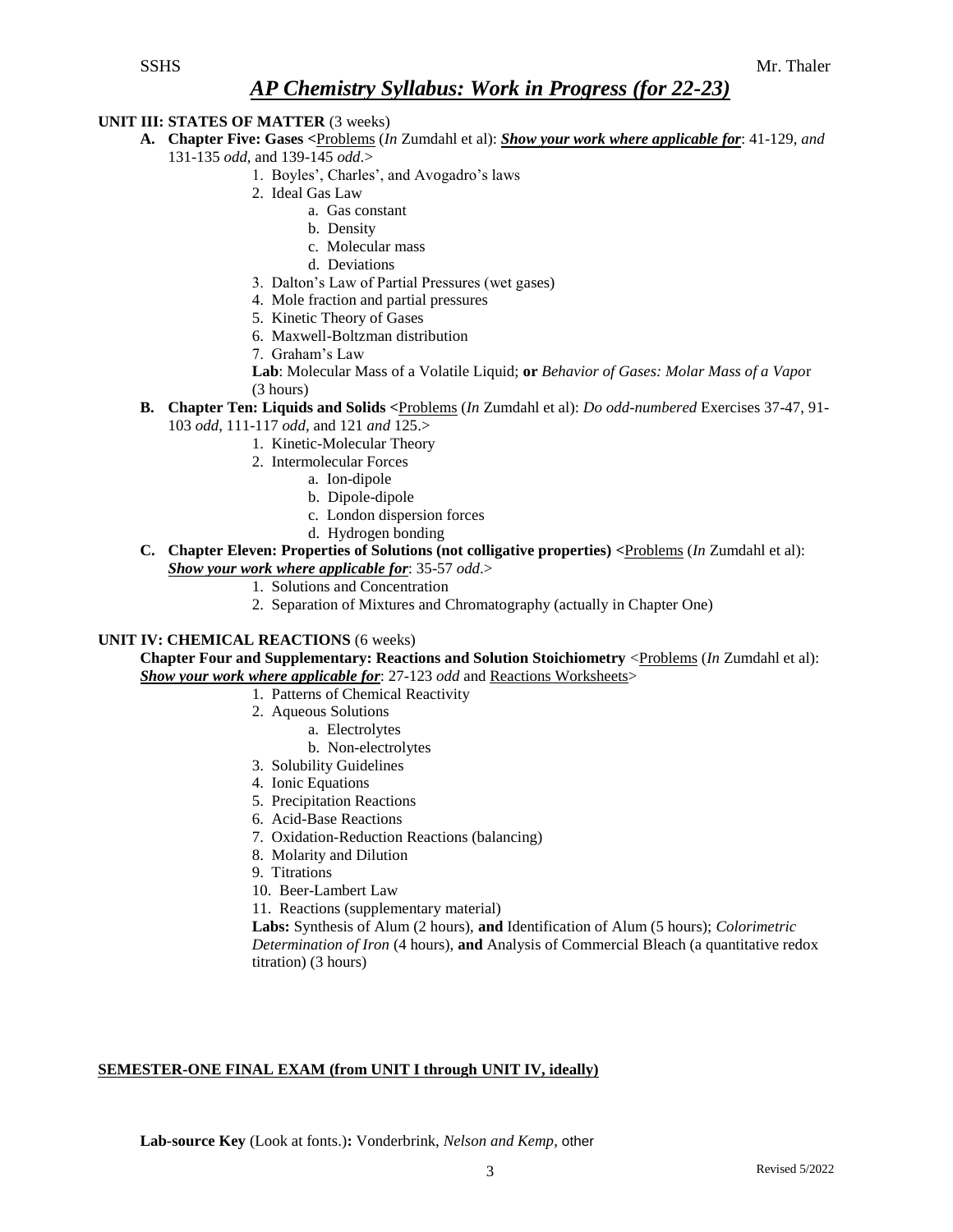## **UNIT V: KINETICS** (2 weeks)

**Chapter Twelve: Chemical Kinetics <**Problems (*In* Zumdahl et al): >

- 1. Rate of Reactions
- 2. Rate Laws
- 3. First Order and Second Order Reactions
- 4. Activation Energy and Temperature Dependence
- 5. Collision Theory
- 6. Reaction Mechanisms
- 7. Rate Determining Step
- 8. Catalysis
- **Lab:** Study of the Kinetics of a Reaction (a clock reaction); **or** *Rates Chemical of Reactions: A Clock Reaction* (4 hours)

### **UNIT VI: THERMODYNAMICS** (2 weeks)

**A. Chapter Six: Thermochemistry <**Problems (*In* Zumdahl et al): > and **<**Heating-curve problems (worksheet)>

- 1. Enthalpy (including bond enthalpies from Chapter 8)
	- 2. Calorimetry
		- a. Specific heat
		- b. Heat capacity
		- c. Constant-volume calorimetry
		- d. Constant-pressure calorimetry
	- 3. Standard Enthalpy of Formation
	- 4. Hess's Law
	- 5. Heat of Solution and Dilution

**Labs**: Thermochemistry and Hess's Law (3 hours); **and/or** Vapor Pressure and Enthalpy of Vaporization of Water (2 hours)

### **B. Chapter Seventeen: Chemical Thermodynamics <**Problems (*In* Zumdahl et al): >

- 1. Spontaneous Reactions and Entropy
- 2. Second Law of Thermodynamics
- 3. Third Law of Thermodynamics
- 4. Gibbs Free Energy
- 5. Free Energy and Chemical Equilibrium
- 6. Coulomb's Law (Chapter 8) vs. P.E.
- **C**. **Chapter Eight, Section 8.8: Bond Enthalpies <**Problems (*In* Zumdahl et al): >

## **UNIT VII: EQUILIBRIA** (8 weeks)

- **A. Chapter Thirteen: Chemical Equilibrium <**Problems (*In* Zumdahl et al): >
	- 1. Equilibrium Expression
	- 2. Relationship Between Kinetics and Equilibrium
	- 3. Determining Equilibrium Concentrations
	- 4. Le Châtelier's Principle
	- **Lab:** Determination of the Equilibrium Constant for the Formation of FeSCN<sup>2+</sup> (3 hours)
- **B. Chapter Fourteen: Acids-Base <**Problems (*In* Zumdahl et al): >
	- 1. Bronsted Acids and Bases
	- 2. Conjugated Acid-Base Pairs
	- 3. Strength of Acids and Bases
	- 4. Binary and Ternary Acids
	- 5. Acid-Base Reactions
	- 6. Lewis Acids and Bases
	- 7. Weak Acids and Bases
	- 8. Ionization Constants
	- 9. Conjugated Acid-Base Ionization Constants
	- 10. Diprotic and Polyprotic Acids
	- 11. Acid-Base Properties of Salts